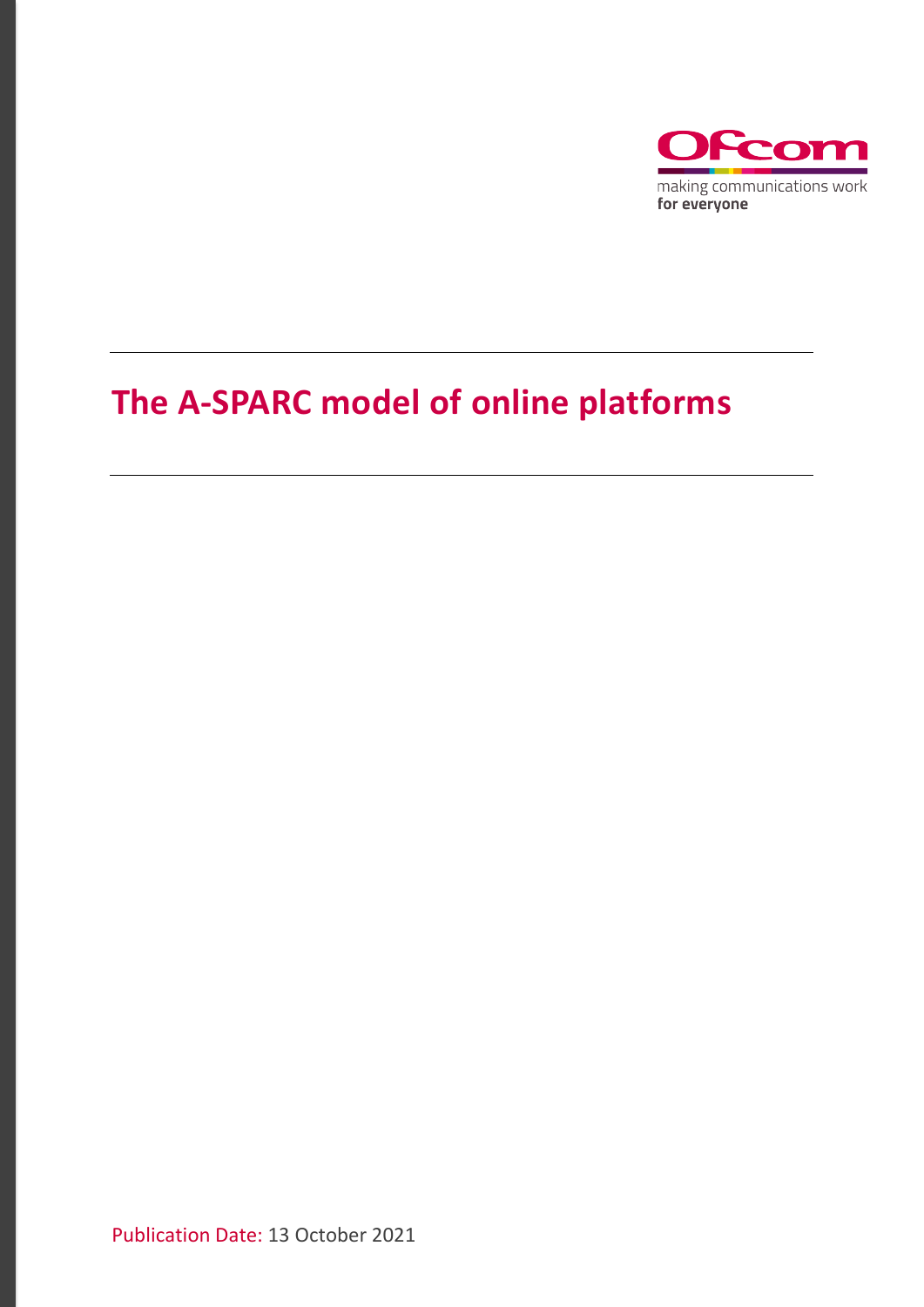# **Contents**

#### **Section**

| 1. Introduction       | 3 |
|-----------------------|---|
| 2. The Redacted Model | 4 |
| 3. Future work        | 6 |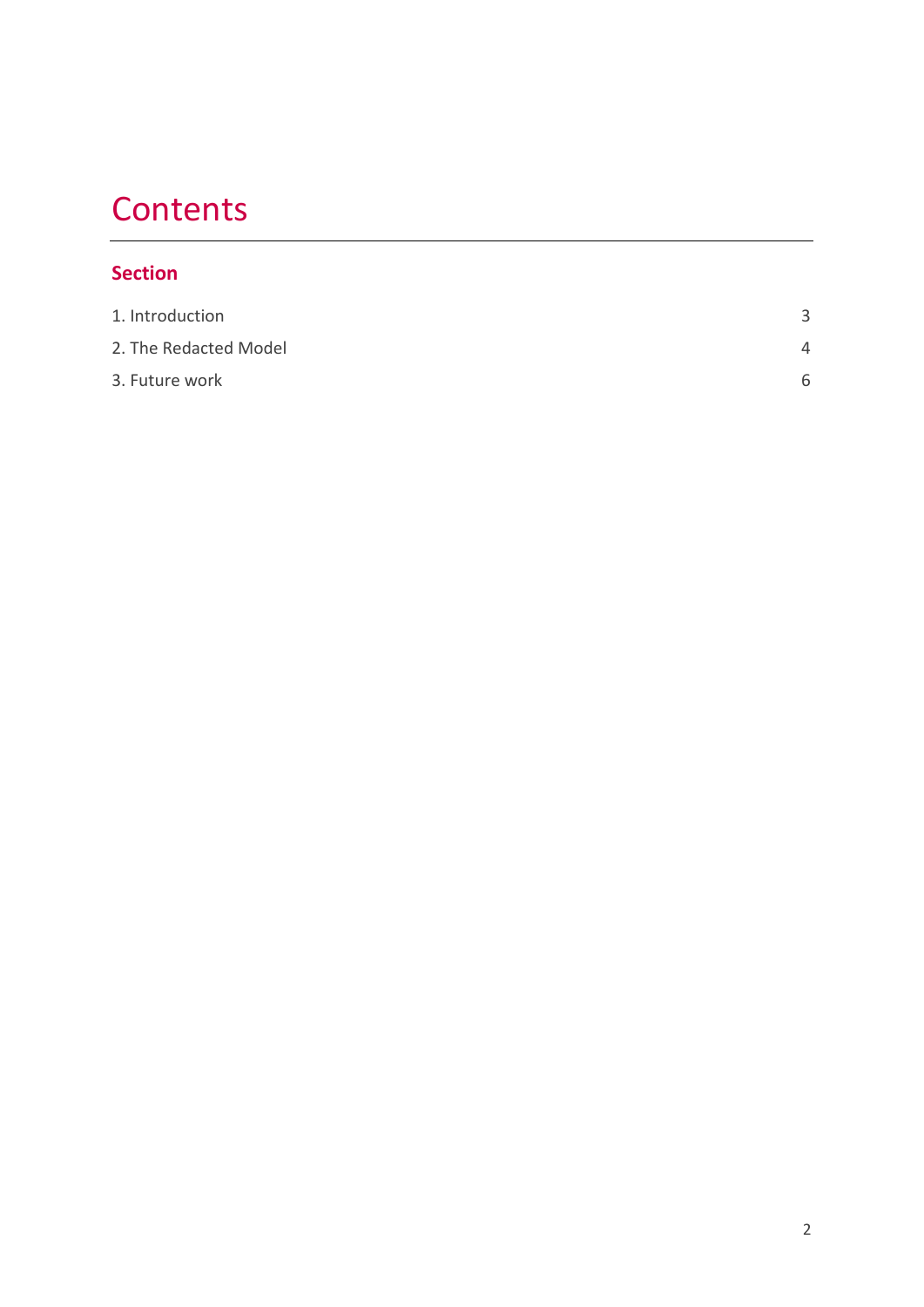# <span id="page-2-0"></span>1. Introduction

In early September 2020 Ofcom commissioned PA Consulting to deliver a project to model the functional and architectural structures, workflows and evolution of online platforms. This model will help Ofcom by providing a consistent view of the structure of platforms and language to describe their functionality.

The primary deliverables of this work were a confidential report and a corresponding generic model, depicting the key steps in the functional journey of users (and the content they produce and consume) and the architecture that supports this activity on the variety of platforms where content is hosted online. The final model was developed from basic maps of the end-to-end processes, developed from desk research. These basic maps were then used to explore the processes and capture detail (and any diversity of local implementation) through interviews with key employees of several platforms that host user generated content (UGC). These maps were subsequently refined and developed, based on the research findings, by applying design principles to create a model that can be used to explain, clearly and consistently, the systems to which regulation can be applied.

The model was developed primarily to support internal work in Ofcom, but we believe that aspects of the work might be more widely usable because it provides:

- An **industry validated reference** for internal and external engagements about online platform user and content journeys;
- An **industry validated use of reserved terms,** enabling a consistent use of language;
- A description of the **underlying architectural processes** which support the user journeys; and
- Indication of **regulatory touch points** during user/content journeys and in the architectural structures.

Insights gleaned from a number of individual platforms were given and treated in confidence, but we have also produced a redacted version of the model which shows a stylised view of a generic platform, the journey of content, and interactions with users. It is this redacted model, excluding all confidential and sensitive information, that we are publishing today.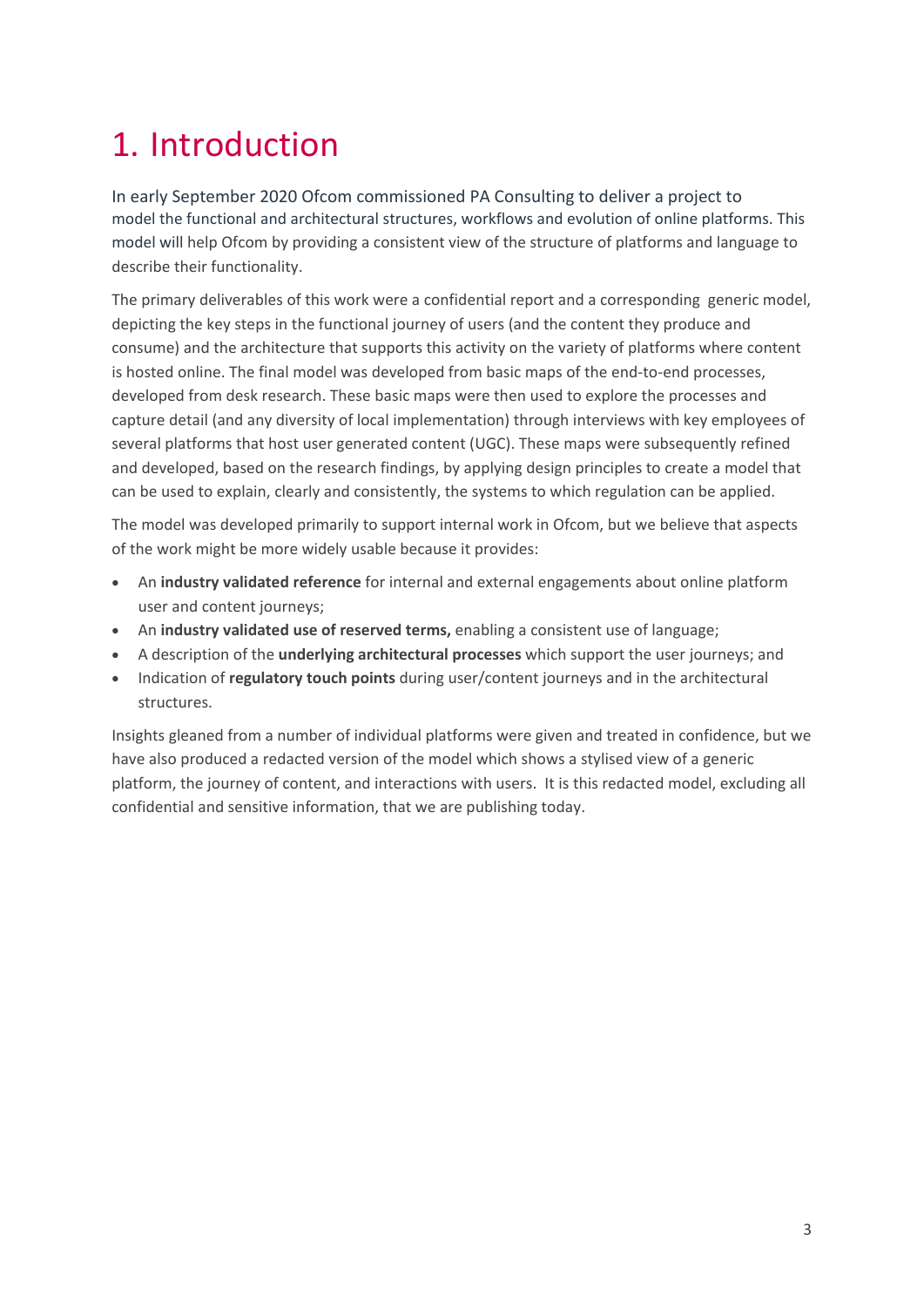# <span id="page-3-0"></span>2. The Redacted Model

During the course of our research we settled upon six primary phases in the end-to-end journey of users and content on online platforms. These are: Access, Sign-on,

Participate, Analyse, Respond and Comply (see Fig 3 below). The initial phase 'Access', which describes a user's precursor activities to access the internet (before selecting a specific service) was out of scope for this research but is included for completeness. It's important to note that the redacted model is generic in nature.

We refer collectively to the six phases as the 'A-SPARC' model.



#### **Figure 1: The core phases of the generic/reference model**

*A brief description of each of these phases is shown below:* 

The 'Access' phase describes the role that access to the internet plays in the creation and dissemination of online harm.

### **Sign-On**

The 'Sign-on' phase represents the process by which a user signs up and establishes their account and covers user registration, age verification, sign-in and the generation of connection requests for other users.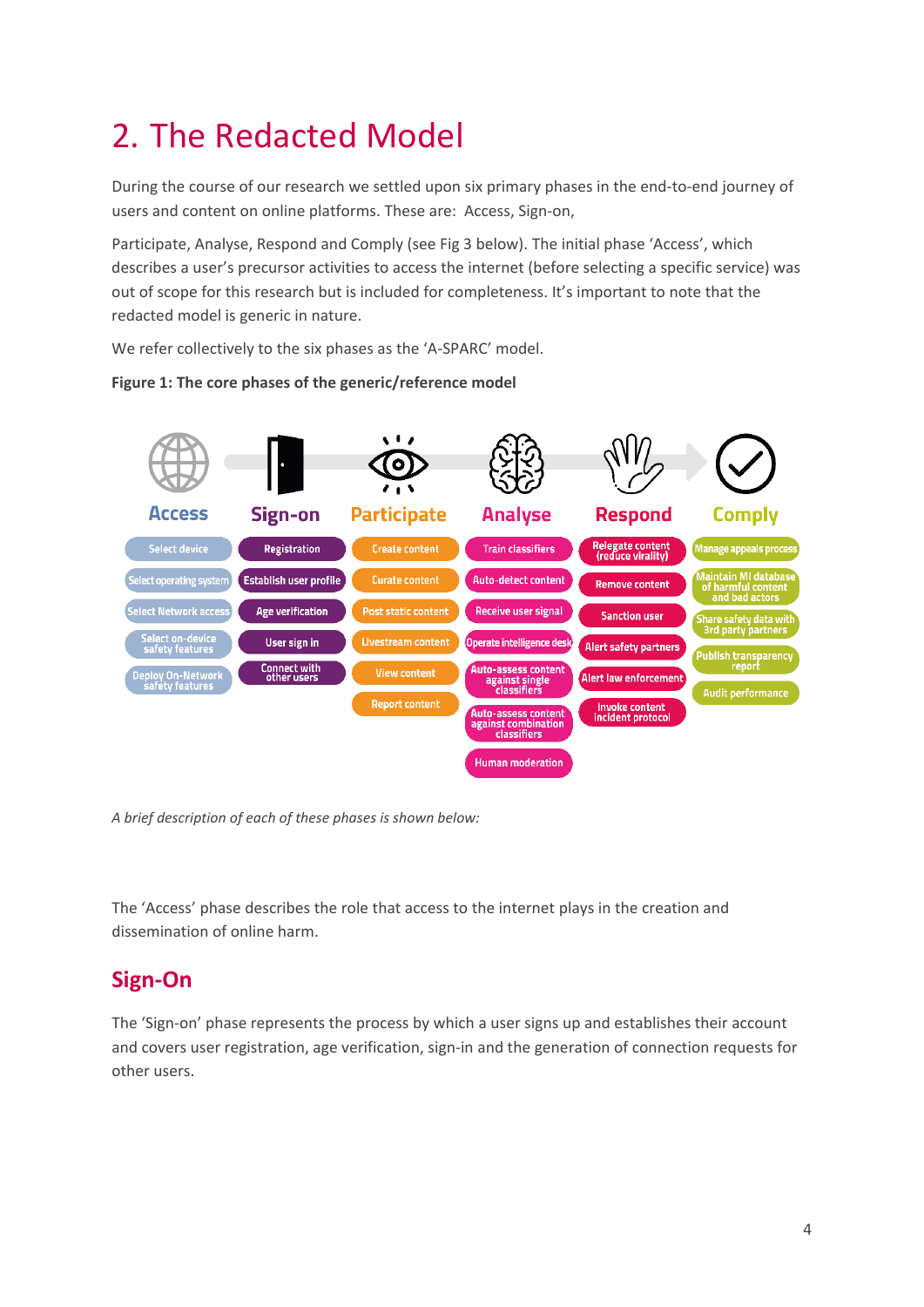### **Participate**

The 'Participate' phase details a user's engagement with content on a platform. It covers the processes of creating, uploading and curating content, the various methods of discovering content to view and interact with, and the processes by which users report objectionable content.

### **Analyse**

The 'Analyse' phase details the measures put in place to analyse content and user behaviour in order to determine whether there has been harm. These measures include the operation of an intelligence desk, the receipt of user signals, the application of single and combination classifiers and the triage processes to prioritise content for human review.

#### **Respond**

The 'Respond' phase provides detail on how platforms respond to the finding of harmful content. It covers the process of content removal and the application of user sanctions. It also covers the outsourced or internal procedures in place to ensure that the relevant authorities are alerted and details of the harm shared to prevent proliferation online.

### **Comply**

The 'Comply' phase covers the processes the platform will undertake to fulfil its auditing and reporting responsibilities, and covers the management of appeal processes, maintenance of databases of harmful content and activity, management information capture and the publication of transparency reports.

The redacted model has been built with the option of viewing the underlying stylised architecture to support each of the 'ASPARC' phases.